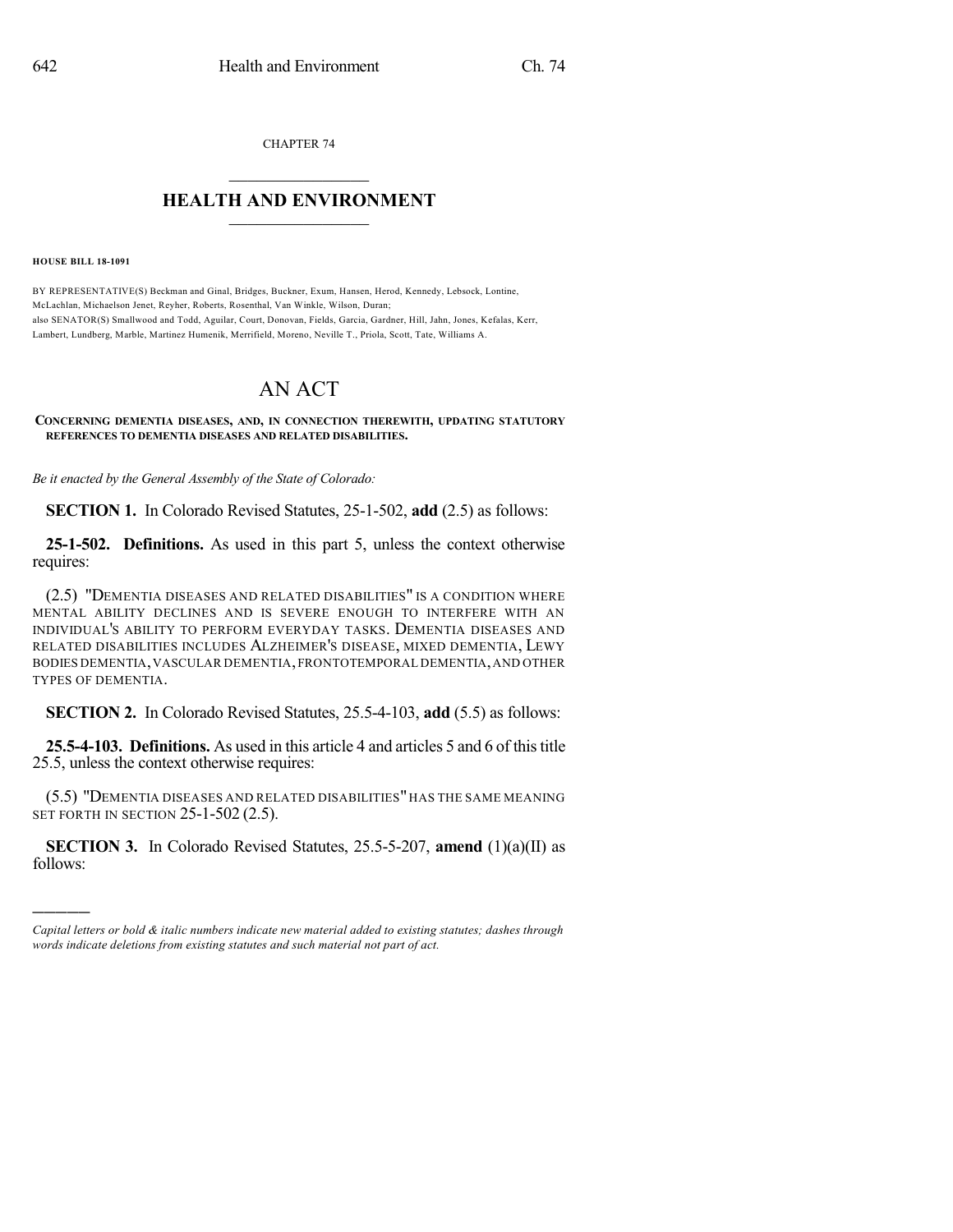**25.5-5-207. Adult dental benefit - adult dental fund - creation - legislative** declaration. (1) (a) The general assembly finds that:

(II) Research hasshown that untreated oral health conditions negatively affect a person's overall health and that gum disease has been linked to diabetes, heart disease, strokes, kidney disease, Alzheimer's disease DEMENTIA DISEASES AND RELATED DISABILITIES, and even behavioral or mental health disorders;

**SECTION 4.** In Colorado Revised Statutes, 25.5-6-104, **amend** (3)(d) introductory portion and (3)(d)(IV) as follows:

**25.5-6-104. Long-termcare placements- comprehensive and uniformclient assessment instrument - report - legislative declaration - definitions - repeal.** (3) (d) The state department, through rules, shall develop and implement no later than July 1, 1991, a uniform long-term care client needs assessment instrument for all individuals needing long-term care. The instrument shall be used as part of the comprehensive and uniform client assessment process to be established in accordance with paragraph (a) of this subsection  $(3)$  SUBSECTION  $(3)(a)$  OF THIS SECTION and shall serve the following functions:

(IV) To disclose the need for more intensive needs assessments in areas such as nutrition, adult protection, dementia DISEASES AND RELATED DISABILITIES, and mental health;

**SECTION 5.** In Colorado Revised Statutes, 25.5-6-202, **amend** (6) introductory portion,  $(6)(b)$ , and  $(9)(b.3)(II)$  as follows:

**25.5-6-202. Providers - nursing facility provider reimbursement - rules.** (6) Subject to available moneys MONEY and the priority of the uses of the provider fees as established in section 25.5-6-203 (2)(b), in addition to the reimbursement rate components pursuant to subsections  $(1)$  to  $(5)$  of this section, the state department shall make a supplemental medicaid payment to nursing facility providers who have residents who have moderately to very severe mental health conditions, cognitive dementia DISEASES AND RELATED DISABILITIES, or acquired brain injury as follows:

(b) A supplemental medicaid payment shall be made to nursing facility providers who serve residents with severe cognitive dementia DISEASES AND RELATED DISABILITIES or acquired brain injury. The state department shall calculate the payment based upon the resident's cognitive assessment established in rules adopted by the state board. The state department shall compute this payment annually as of July 1, 2009, and each July 1 thereafter, and it shall be not less than one percent of the statewide average per diem rate for the combined rate components determined under subsections  $(1)$  to  $(4)$  of this section.

(9) (b.3) (II) If it is determined by the state department that the case-mix reimbursement includes a factor for nursing facility providers who serve residents with severe cognitive dementia DISEASES AND RELATED DISABILITIES or acquired brain injury, the state department may eliminate the supplemental medicaid payment to those providers who serve residents with severe cognitive dementia DISEASES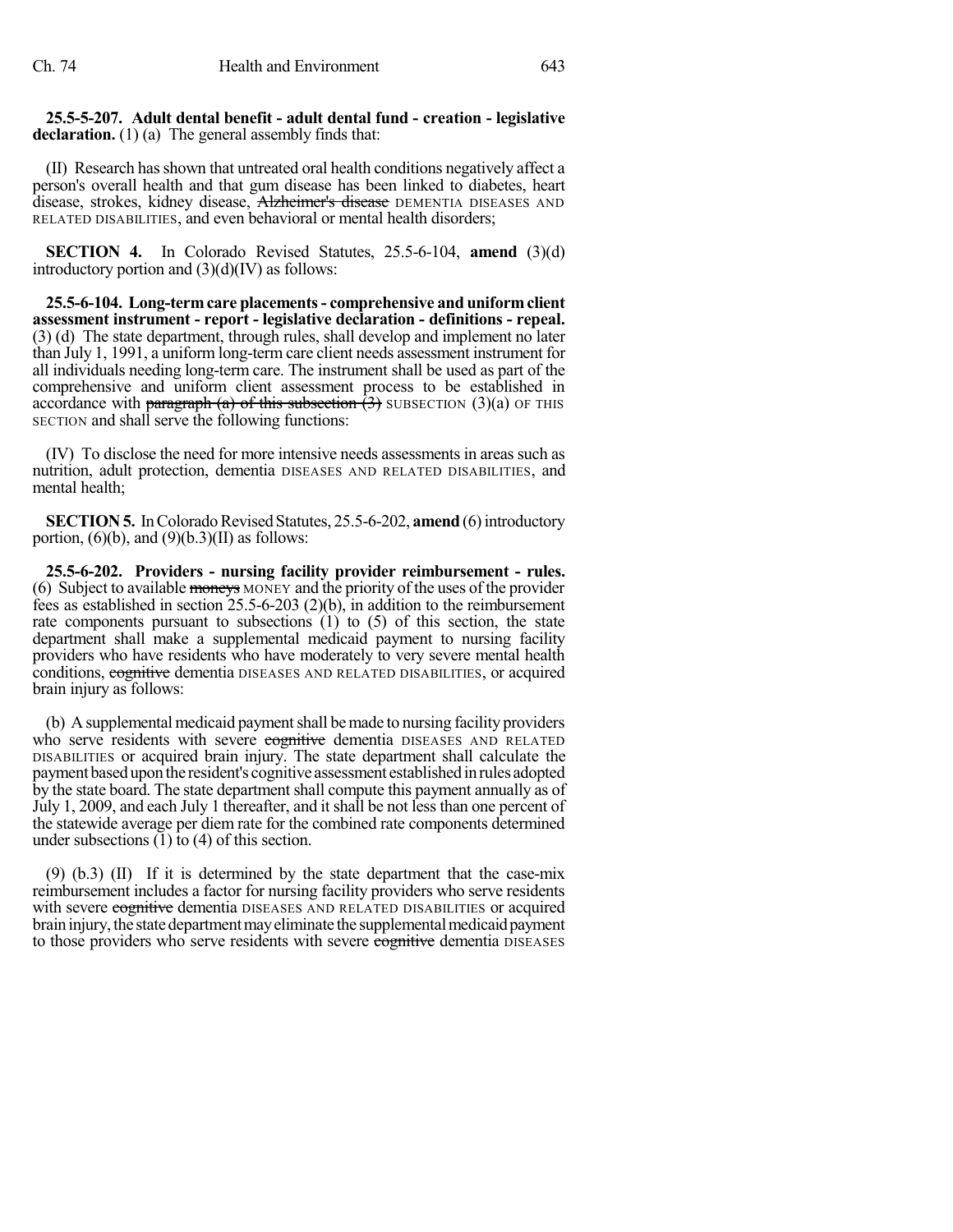AND RELATED DISABILITIES or acquired brain injury.

**SECTION 6.** In Colorado Revised Statutes, 25.5-6-203, **amend** (2)(b)(IV) as follows:

**25.5-6-203. Nursing facilities- provider fees - federal waiver - fund created - rules.** (2) (b) (IV) Following the payment of the amounts described in subparagraphs (I) to (III) of this paragraph (b) SUBSECTIONS (2)(b)(I) TO (2)(b)(III) OF THIS SECTION, the moneys MONEY remaining in the fund shall be subject to federal matching as authorized under federal law and subject to annual appropriation by the general assembly for the purpose of paying the supplemental medicaid payments ESTABLISHED UNDER SECTION  $25.5-6-202(6)$  for residents who have moderately to very severe mental health conditions, exercitive dementia DISEASES AND RELATED DISABILITIES, or acquired brain injury. established under section  $25.5 - 6 - 202$  (6).

**SECTION 7.** In Colorado Revised Statutes, 25.5-6-603, **amend** (1)(a) as follows:

**25.5-6-603. Definitions.** As used in this part 6, unless the context otherwise requires:

(1) "Eligible person" means a person:

(a) Who has a primary diagnosis of a major mental health disorder, assuch term is defined in the diagnostic and statistical manual of mental disorders used by the mental health profession, and includes schizophrenic, paranoid, major affective, and schizoaffective disorders, and atypical psychosis, but does not include dementia including Alzheimer's disease or related disorders DISEASES AND RELATED DISABILITIES;

**SECTION 8.** In Colorado Revised Statutes, 10-16-102, **add** (16.5) as follows:

**10-16-102. Definitions.** As used in this article 16, unless the context otherwise requires:

(16.5) "DEMENTIA DISEASES AND RELATED DISABILITIES" IS A CONDITION WHERE MENTAL ABILITY DECLINES AND IS SEVERE ENOUGH TO INTERFERE WITH AN INDIVIDUAL'S ABILITY TO PERFORM EVERYDAY TASKS. DEMENTIA DISEASES AND RELATED DISABILITIES INCLUDES ALZHEIMER'S DISEASE, MIXED DEMENTIA, LEWY BODIES DEMENTIA,VASCULAR DEMENTIA,FRONTOTEMPORAL DEMENTIA,AND OTHER TYPES OF DEMENTIA.

**SECTION** 9. In Colorado Revised Statutes, 10-16-413.5, **amend** (1)(a) as follows:

**10-16-413.5. Return to home - legislative declaration.** (1) The general assembly hereby finds that:

(a) As individuals "age-in-place" in their own homes or other settings, they frequently contract with continuing care retirement communities, or assisted living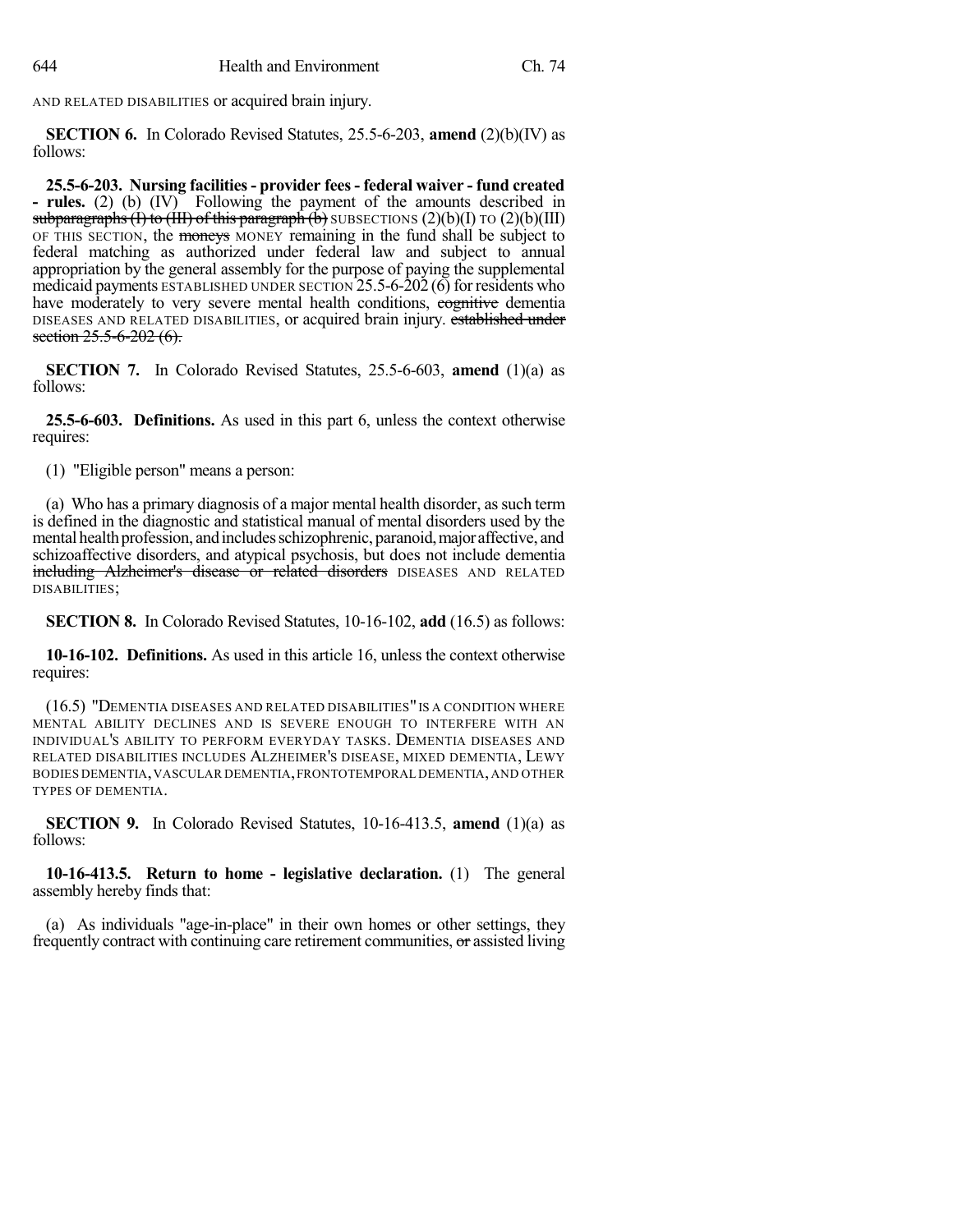FACILITIES, nursing FACILITIES, or Alzheimer facilities FOR PERSONS WITH DEMENTIA DISEASES AND RELATED DISABILITIES to receive the services they need in order to maximize their independence;

**SECTION 10.** In Colorado Revised Statutes, 10-19-103, **amend** the introductory portion; and **add** (3.5) as follows:

**10-19-103. Definitions.** As used in this article ARTICLE 19, unless the context otherwise requires:

(3.5) "DEMENTIA DISEASES AND RELATED DISABILITIES" HAS THE SAME MEANING SET FORTH IN SECTION 10-16-102 (16.5).

**SECTION 11.** In Colorado Revised Statutes, 10-19-107, **amend** (1)(d) as follows:

**10-19-107. Performance standards.**(1) Along-termcare insurance policymay not:

(d) Exclude coverage for Alzheimer's disease, senile dementia, other organic brain syndromes, or other types of senility diseases DEMENTIA DISEASES AND RELATED DISABILITIES.

**SECTION 12.** In Colorado Revised Statutes, 12-43-201, **add** (1.6) as follows:

**12-43-201. Definitions.** As used in this article 43, unless the context otherwise requires:

(1.6) "DEMENTIA DISEASES AND RELATED DISABILITIES" HAS THE SAME MEANING SET FORTH IN SECTION 25-1-502 (2.5).

**SECTION 13.** In Colorado Revised Statutes, 12-43-228, **amend** (1) introductory portion,  $(1)(c)$  introductory portion, and  $(1)(c)(I)$  as follows:

**12-43-228. Minimum standards for testing.** (1) Every person licensed, registered, or certified under this article ARTICLE 43 must meet the minimum professional preparation standards set forth in this section to engage in the administration, scoring, or interpretation of the following levels of psychometric or electrodiagnostic testing:

(c) **Advanced use.** A licensee, registrant, or certificate holder must meet all the requirements of paragraph (b) of this subsection  $(1)$  SUBSECTION  $(1)(b)$  OF THIS SECTION and,inaddition, completion, at a regionallyaccrediteduniversityor college certified by the accrediting agency or body to award graduate degrees, of at least one graduate-level course in six of the following areas: Cognition, emotion, attention,sensory-perceptualfunction, psychopathology,learning, encephalopathy, neuropsychology, psychophysiology, personality, growth and development, projective testing, and neuropsychological testing and completion of one year of experience in advanced use practice under the supervision of a person fully qualified under this paragraph (c) SUBSECTION  $(1)(c)$  in order to practice projective testing, neuropsychological testing, or use of a battery of three or more tests to: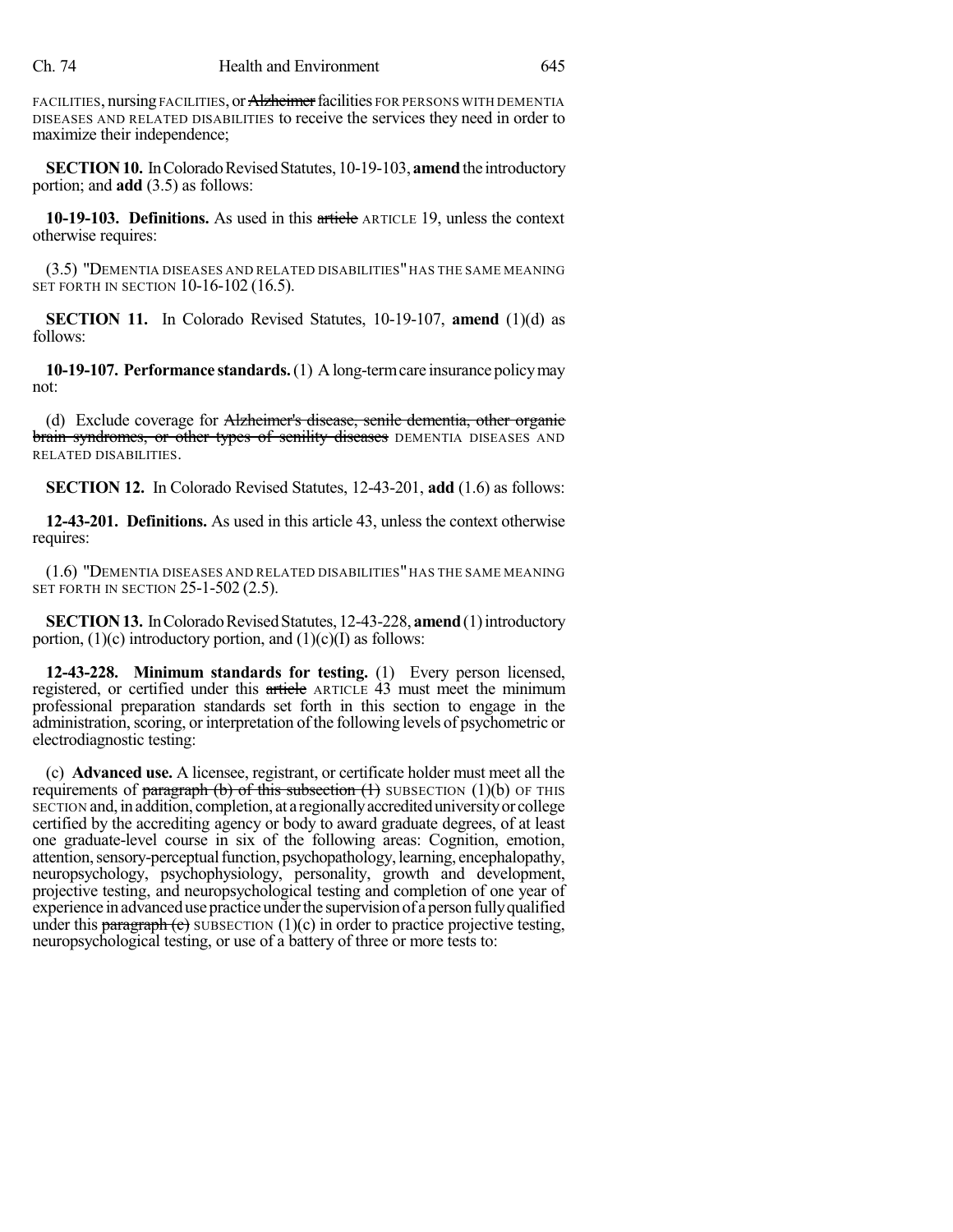(I) Determine the presence, nature, causation, or extent of psychosis, dementia DISEASES AND RELATED DISABILITIES, amnesia, cognitive impairment, influence of deficits on competence, and ability to function adaptively;

**SECTION 14.** In Colorado Revised Statutes, 24-32-3404, **amend** (2)(a)(II)(E) as follows:

**24-32-3404. Strategic action planning group on aging.** (2) (a) The planning group consists of twenty-three voting members appointed by the governor on or before August 1, 2015, as follows:

(II) Five members who represent private, public, and community-based health care and long-term care, service, or support providers for older adults such as representatives of:

(E) Geriatric health care, including Alzheimer care OF PERSONS WITH DEMENTIA DISEASES AND RELATED DISABILITIES, AS DEFINED IN SECTION 25-1-502 (2.5);

**SECTION 15.** In Colorado Revised Statutes, 24-33.5-415.8, **amend** (1), (2)(a), (3)(b)(I), (3)(c), (3)(e), (3)(f), (4) introductory portion, and (4)(a); and **add** (2)(a.5) as follows:

**24-33.5-415.8. Missing persons alert program - definitions - rules.** (1) The general assembly hereby finds that, in the case of a missing senior citizen, or missing person with developmental disabilities, OR MISSING PERSON WITH A DEMENTIA DISEASE AND RELATED DISABILITY, the first few hours are critical in finding the senior citizen or person. with developmental disabilities. To aid in the identification and location of missing senior citizens and missing persons, with developmental disabilities, there is hereby created the missing senior citizen, and missing person with developmental disabilities, AND MISSING PERSON WITH A DEMENTIA DISEASE AND RELATED DISABILITY alert program, referred to in this section as the "program", to be implemented by the bureau. The program shall be a coordinated effort among the bureau, local law enforcement agencies, and the state's public and commercial television and radio broadcasters.

(2) For the purposes of this section:

(a) "Missing person with developmental disabilities" means a person:

(I) Whose whereabouts are unknown;

(II) Whose domicile at the time he or she is reported missing is Colorado;

(III) Who has a verified developmental disability; and

(IV) Whose disappearance poses a credible threat to the safety and health of himself or herself, as determined by a local law enforcement agency. "MISSING PERSON WITH A DEMENTIA DISEASE AND RELATED DISABILITY" MEANS A PERSON:

(I) WHOSE WHEREABOUTS ARE UNKNOWN;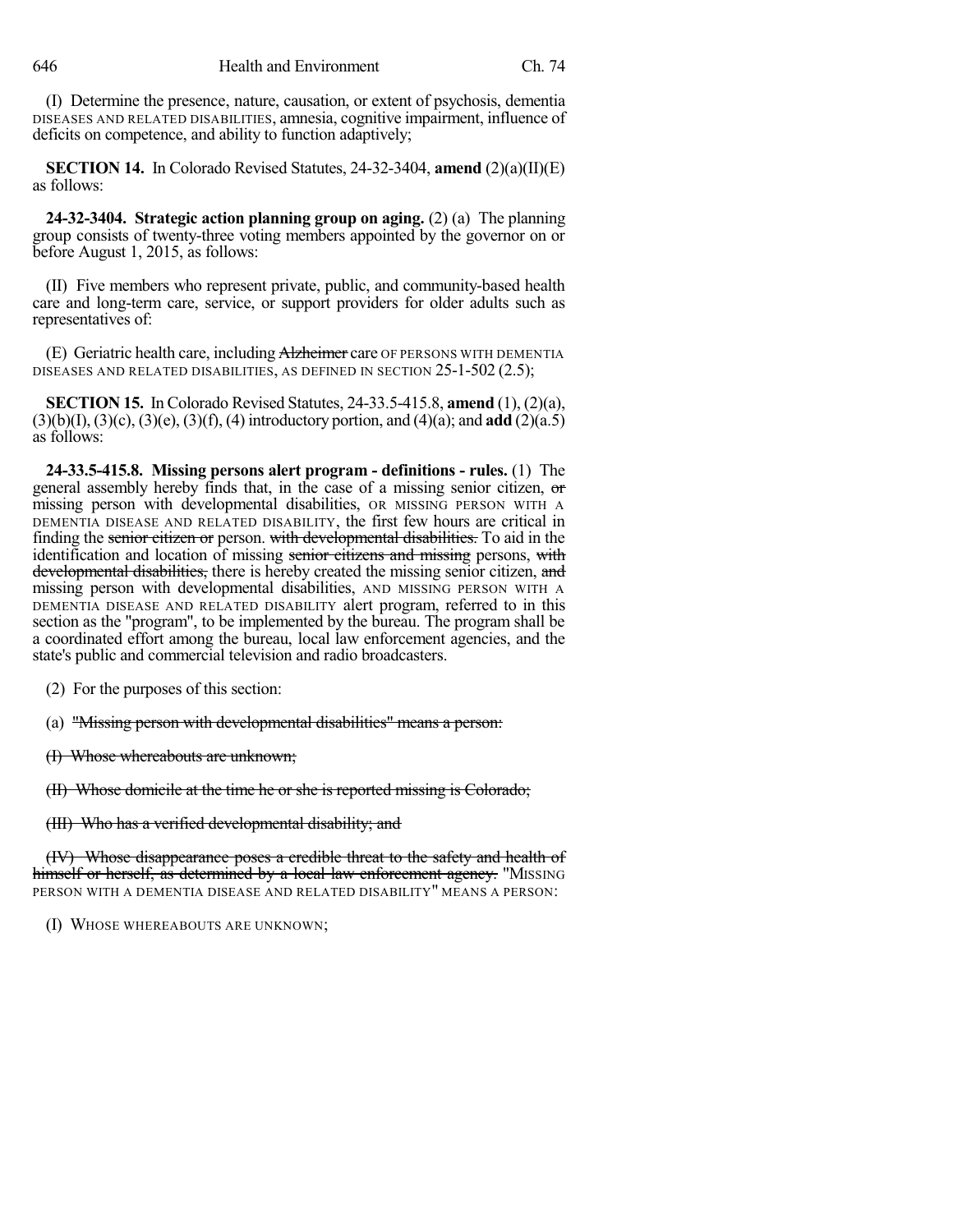(II) WHOSE DOMICILE AT THE TIME HE OR SHE IS REPORTED MISSING IS COLORADO;

(III) WHO HAS A DEMENTIA DISEASE OR RELATED DISABILITY, AS DEFINED IN SECTION 25-1-502 (2.5); AND

(IV) WHOSE DISAPPEARANCE POSES A CREDIBLE THREAT TO THE SAFETY AND HEALTH OF THE PERSON, AS DETERMINED BY A LOCAL LAW ENFORCEMENT AGENCY.

(a.5) "MISSING PERSON WITH DEVELOPMENTAL DISABILITIES" MEANS A PERSON:

(I) WHOSE WHEREABOUTS ARE UNKNOWN;

(II) WHOSE DOMICILE AT THE TIME HE OR SHE IS REPORTED MISSING IS COLORADO;

(III) WHO HAS A VERIFIED DEVELOPMENTAL DISABILITY; AND

(IV) WHOSE DISAPPEARANCE POSES A CREDIBLE THREAT TO THE SAFETY AND HEALTH OF HIMSELF OR HERSELF, AS DETERMINED BY A LOCAL LAW ENFORCEMENT AGENCY.

(3) (b) (I) When a local law enforcement agency receives notice that a senior citizen OR PERSON WITH A DEMENTIA DISEASE AND RELATED DISABILITY is missing, the agency shall require the senior citizen's PERSON's family or legal guardian to provide documentation of the senior citizen's PERSON's impaired mental condition. The agency may follow a procedure established by rule to verify the senior citizen PERSON is missing and has an impaired mental condition. Once the local law enforcement agency verifies the senior citizen PERSON is missing and has a verified impaired mental condition, the local law enforcement agency may notify the bureau.

(c) When notified by a local law enforcement agency that a senior citizen OR PERSON WITH A DEMENTIA DISEASE AND RELATED DISABILITY is missing and has a verified impaired mental condition, or a person with DOCUMENTED developmental disabilities is missing, the bureau shall confirm the accuracy of the information and then issue an alert.

(e) The alert shall include all appropriate information from the local law enforcement agency that may assist in the safe recovery of the missing senior citizen or missing person with developmental disabilities and a statement instructing anyone with information related to the missing senior citizen or missing person with developmental disabilities to contact his or her local law enforcement agency.

(f) The alert shall be cancelled upon bureau notification that the missing senior citizen or missing person with developmental disabilities has been found or at the end of the notification period, whichever occurs first. A local law enforcement agency that locates a missing senior citizen or missing person with developmental disabilities who is the subject of an alert shall notify the bureau as soon as possible that the missing senior citizen or missing person with developmental disabilities has been located.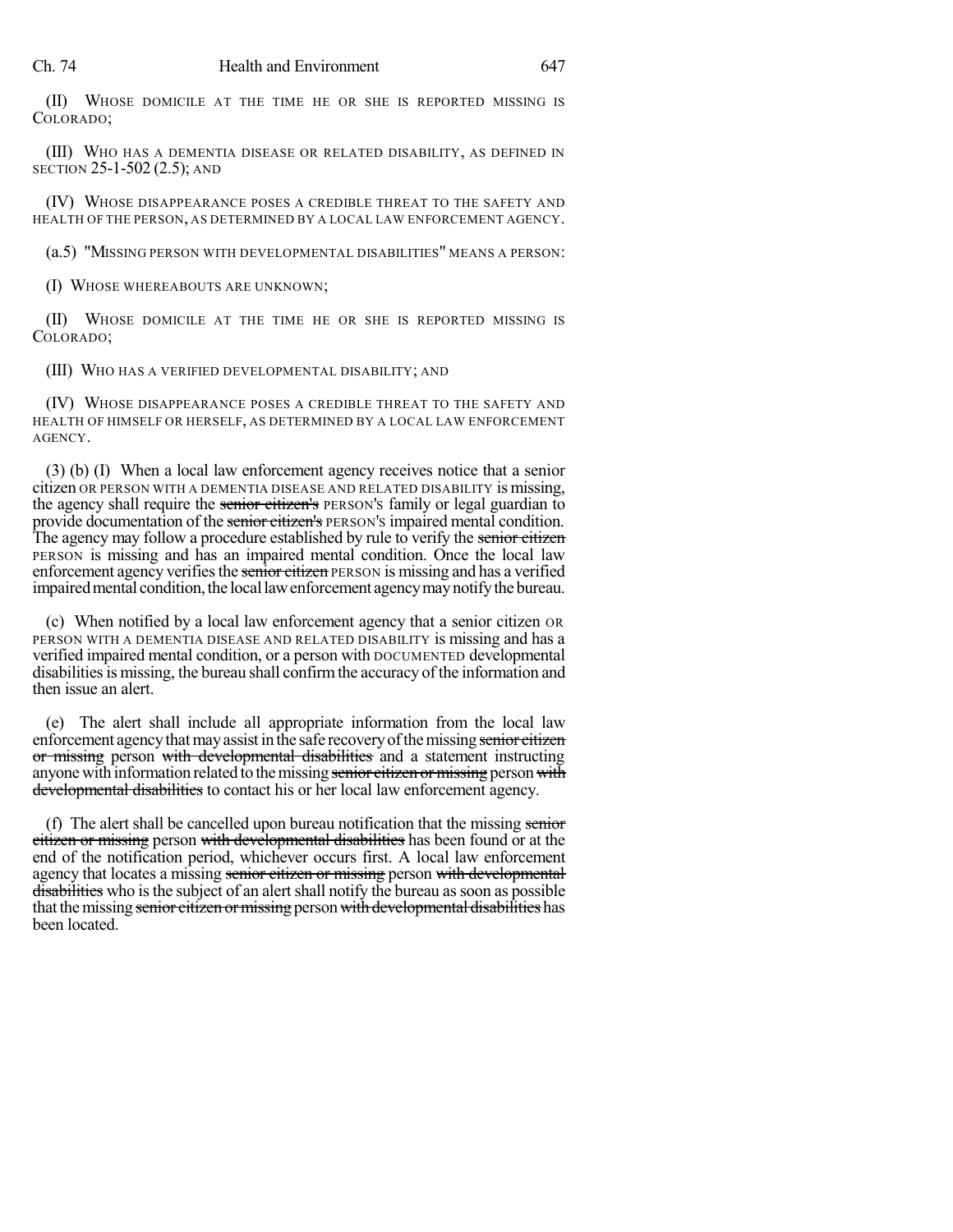648 Health and Environment Ch. 74

(4) The executive director of the department of public safety shall promulgate rulesin accordance with the "State Administrative Procedure Act", article 4 of this title TITLE 24, for the implementation of the program. The rules shall include, but need not be limited to:

(a) Procedures for a local law enforcement agency to use to verify whether a senior citizen, or person with developmental disabilities, OR PERSON WITH A DEMENTIA DISEASE AND RELATED DISABILITY is missing and to verify whether a senior citizen OR PERSON WITH A DEMENTIA DISEASE AND RELATED DISABILITY has an impaired mental condition or WHETHER a person has a developmental disability and the circumstances under which the agency shall report the missing senior citizen or missing person with developmental disabilities to the bureau;

**SECTION 16.** In Colorado Revised Statutes, **amend** 23-21-701 as follows:

**23-21-701. Legislative declaration.** To foster the health, welfare, and safety of the people of this state and to facilitate the research and treatment of Alzheimer's and related diseases DEMENTIA DISEASES AND RELATED DISABILITIES, it is declared to be the policy of this state to achieve the maximum practical degree of care and treatment for persons suffering from Alzheimer's and related diseases DEMENTIA DISEASES AND RELATED DISABILITIES.

**SECTION 17.** In Colorado Revised Statutes, 23-21-702, **amend** (1) as follows:

**23-21-702. Definitions.** As used in this part 7, unless the context otherwise requires:

(1) "Alzheimer's disease" means the neurological disorder in which the death of brain cells causes memory loss and cognitive decline "DEMENTIA DISEASES AND RELATED DISABILITIES" HAS THE SAME MEANING SET FORTH IN SECTION 25-1-502  $(2.5)$ .

**SECTION 18.** In Colorado Revised Statutes, **amend** 23-21-703 as follows:

**23-21-703. Center created.** There is established the Alzheimer's disease DEMENTIA DISEASES AND RELATED DISABILITIES treatment and research center within the university of Colorado school of medicine. The treatment center must use existing facilities and staff of the university of Colorado school of medicine and may establish programs for the care and treatment of persons suffering from Alzheimer's disease DEMENTIA DISEASES AND RELATED DISABILITIES as programs are needed.The treatment centermayassist on a continuing basisthose personswho require continuing treatment for **Alzheimer's disease** DEMENTIA DISEASES AND RELATED DISABILITIES but who are unable to pay for the entire cost of the services despite the existence of varioustypes of hospital and medical insurance, medicare, medicaid, and other government assistance programs, and private charitable assistance.

**SECTION 19.** In Colorado Revised Statutes, 23-21-704, **amend** (1)(b), (1)(c),  $(1)(d)$ ,  $(1)(e)$ , and  $(1)(f)$  as follows:

**23-21-704. Duties of the school of medicine.** (1) The school of medicine shall: